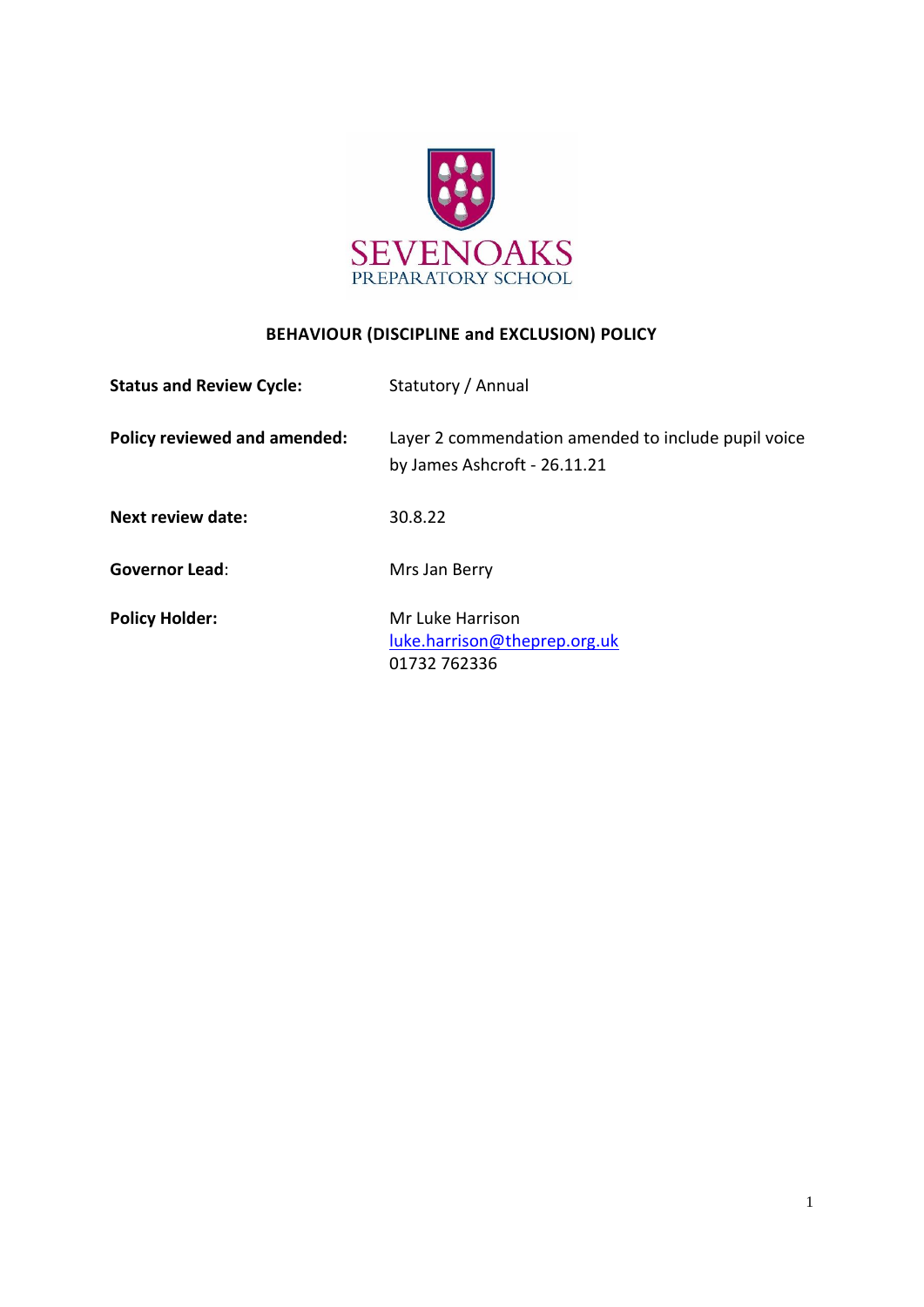# **School ethos**

The Governors expect the school to be a place where:

- all individuals are respected and their individuality valued
- where pupils are encouraged to achieve
- where self-discipline is promoted and good behaviour is the norm
- where rewards and sanctions are applied fairly and consistently

# **Sevenoaks Preparatory School's Way of Life**

- I ought to think at all times how my every action will affect others in my life: parents, friends, relations, teachers and everyone younger than myself.
- I ought to treat all others as I would want to be treated myself, and take a personal interest in how other people feel.
- I ought not to touch anything that is not mine, unless with permission or unless I am being helpful.
- I ought to be polite to everybody at all times and be positive in my actions.
- I ought to take responsibility for my own maturity by ensuring I assist in the smooth running of the school and my home.
- I ought to take ownership of my studies, concentrating and applying myself to achieve to the best of my ability.
- I ought to obey in the right spirit the instructions of my teachers and parents.
- I ought to report immediately any damage or unfortunate behaviour to my teachers and/or my parents.
- I ought to remember that in life my aim should be to solve problems not cause them, to build bridges rather than knock them down, to trust others and to be trusted, to put the needs of others first and mine last, to improve and make better whatever or whoever I am involved with.
- I ought, at all times, to be totally honest to myself and to others.

# **Responsibilities**

# **The Head**

The Head's role is to determine the detail of the standard of behaviour acceptable to the school, to the extent that this has not been determined by the governing body. The Head has the day-to-day responsibility for maintaining discipline in the school, which will include making rules and provision for enforcing them.

The Head ensures that our duties under the Equality Act 2010 are in place, including issues related to pupils with special educational needs/ disabilities and how reasonable adjustments are made for these pupils.

The Head is expected to:

- promote self-discipline and proper regard for authority among pupils;
- encourage good behaviour and respect for others, and to prevent all forms of bullying among pupils;
- secure that the standard of behaviour is acceptable;
- ensure that support systems are in place for pupils;
- alongside the Designated Safeguarding Lead liaise with parents and other agencies;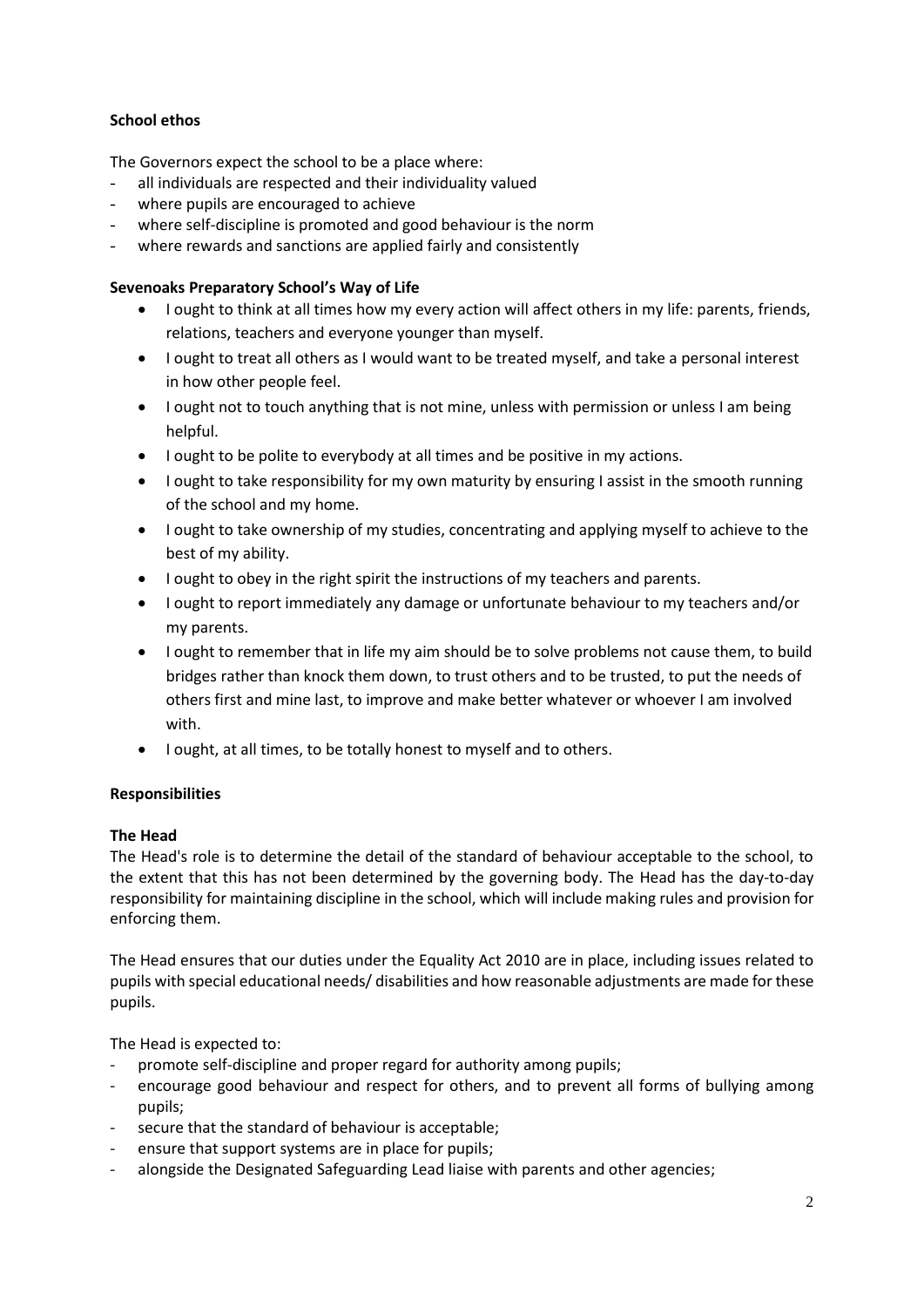- otherwise regulate the conduct of pupils;
- oversee disciplinary action against pupils who are found to have made malicious accusations against staff.

Members of staff are to aid the Head in the day to day monitoring of pupils' behaviour, in the delivery of the rewards and sanctions procedures and in monitoring pupils' transitions within the school.

# **All Staff**

All members of staff are expected to encourage good behaviour and respect for others in pupils, and to apply all rewards and sanctions fairly and consistently. Well planned, interesting and demanding lessons make a major contribution to good discipline. Heads of Departments/Curriculum Co-Ordinators are charged with using their best endeavours to ensure that programmes of study and the methodology used in departments are well thought out and of a consistently high standard.

## **Good practice**

At Sevenoaks Prep School we recognise the importance of a consistent professional response to all pupil behaviours.

- provide take up time to listen and fully understand the issues that are being communicated
- encourage professional language as opposed to emotional
- promote confidence to say things you want to say
- let children know we are trying to understand
- create opportunities to scaffold / model more appropriate behaviour
- promote verbal communication
- provide pupils with a vocabulary to describe feelings
- support adults faced with continuing stressful and frustrating situations
- enable pupils to make "an informed choice"
- emphasise the positive behaviours desired

The quality of teaching and the organisation of the physical environment have a considerable effect on children's behaviour.

## **Always:**

- 1. Create an interesting, stimulating and attractive classroom environment.
- 2. Provide an ordered environment in which everything has a place. Children should know where materials and/or equipment are and how to treat them with respect.
- 3. Make sure the children know what they are doing and that their work is matched to their ability.
- 4. Be aware of what is going on around you.
- 5. Do not be static, move around the classroom during lessons.
- 6. Do not let children queue at your desk.

**Remember** that problems are normal when children are learning and testing the boundaries of acceptable behaviour.

## **Remember** to:

- set high standards
- smile and relate
- avoid confrontation
- listen
- stay calm
- use humour
- know the children as individuals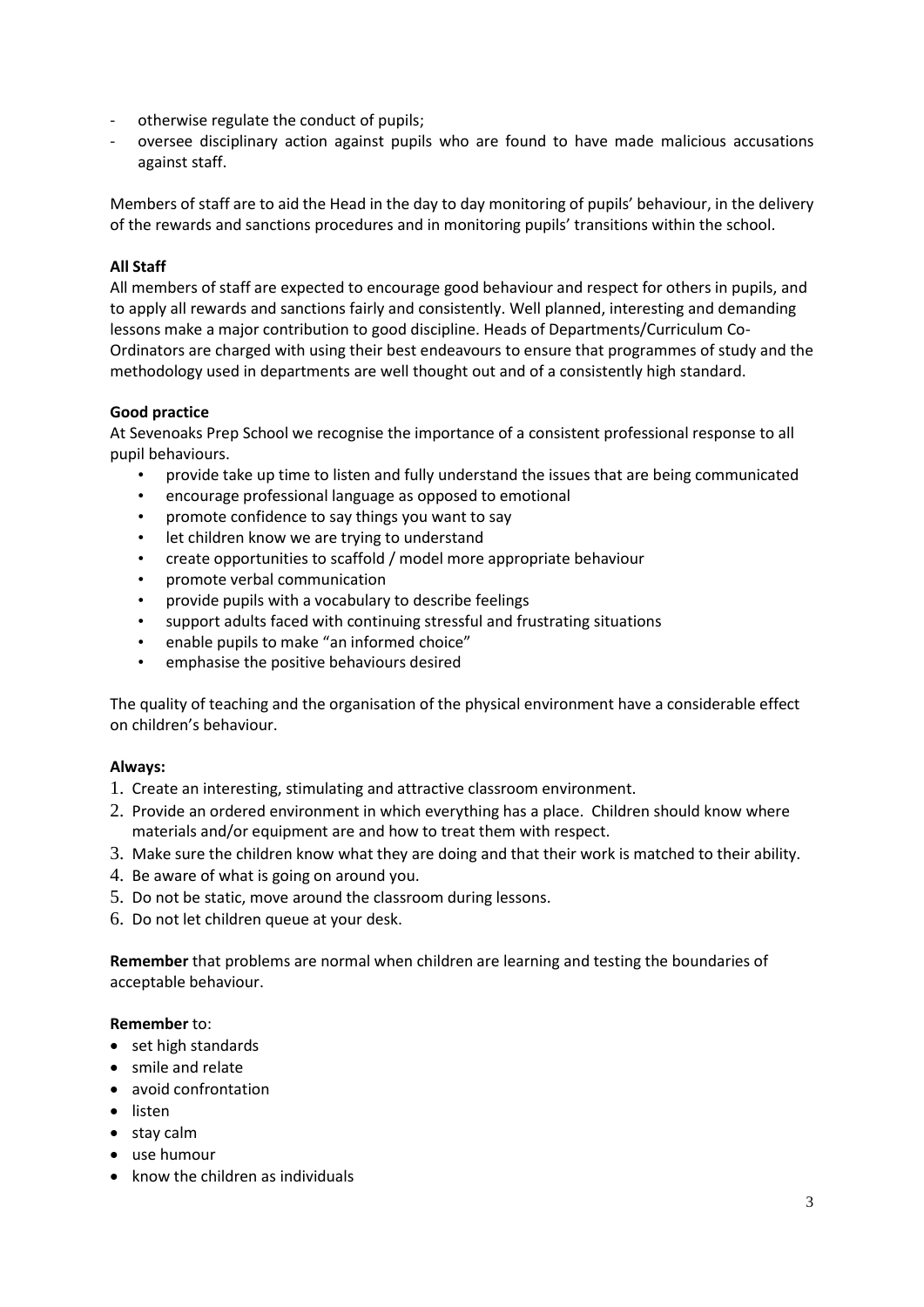- look out for good behaviour
- praise consistently
- apply rules firmly, fairly and consistently

We do have a choice in how we behave: we can either give pupils a negative experience by using ridicule and humiliation which tends to destroy their self-esteem or we can give them a positive experience which will build their self-esteem.

## **Never:**

- humiliate extended by the it breeds resentment
- shout in anger  $\qquad \qquad$  it diminishes you
- over react  $\qquad \qquad -$  the problem will grow
- intimidate **a i** t is abusive
- over-punish never punish what you cannot prove

## **CHILDREN'S RIGHTS**

- to be looked after by caring adults
- to be taught well
- to be able to rely on an atmosphere conducive to learning
- to be made to feel welcome
- not to be talked down to
- to feel as important as anyone else
- not to be smacked or shaken
- not to be bullied
- not to hear swear words nor inappropriate language

Please refer to the SPS Child Protection Policy (appendix 6- Appropriate Conduct with Pupils)

## **Standards of behaviour**

The school has high standards of behaviour and endeavours to encourage good habits of work and behaviour from the moment a child enters the school.

All members of staff are expected to promote self-discipline amongst pupils and to deal appropriately with any unacceptable behaviour.

Punctual attendance at school and lessons is required.

All absence from lessons must be explained and unexplained absence will be followed up by the staff.

It is understood that there will be variations in staff acceptance and tolerance of pupils' behaviour in class depending on the nature of the class and content of the lesson, but behaviour which does not allow constructive teaching and learning is totally unacceptable and all staff have a duty to ensure that such behaviour is not tolerated.

Through regular discussions at Form Periods, Circle Time, and with the Prefect Team of Year 7 and 8 pupils in addition to regular staff meetings, the school endeavours to ensure that members of staff apply all standards consistently and fairly.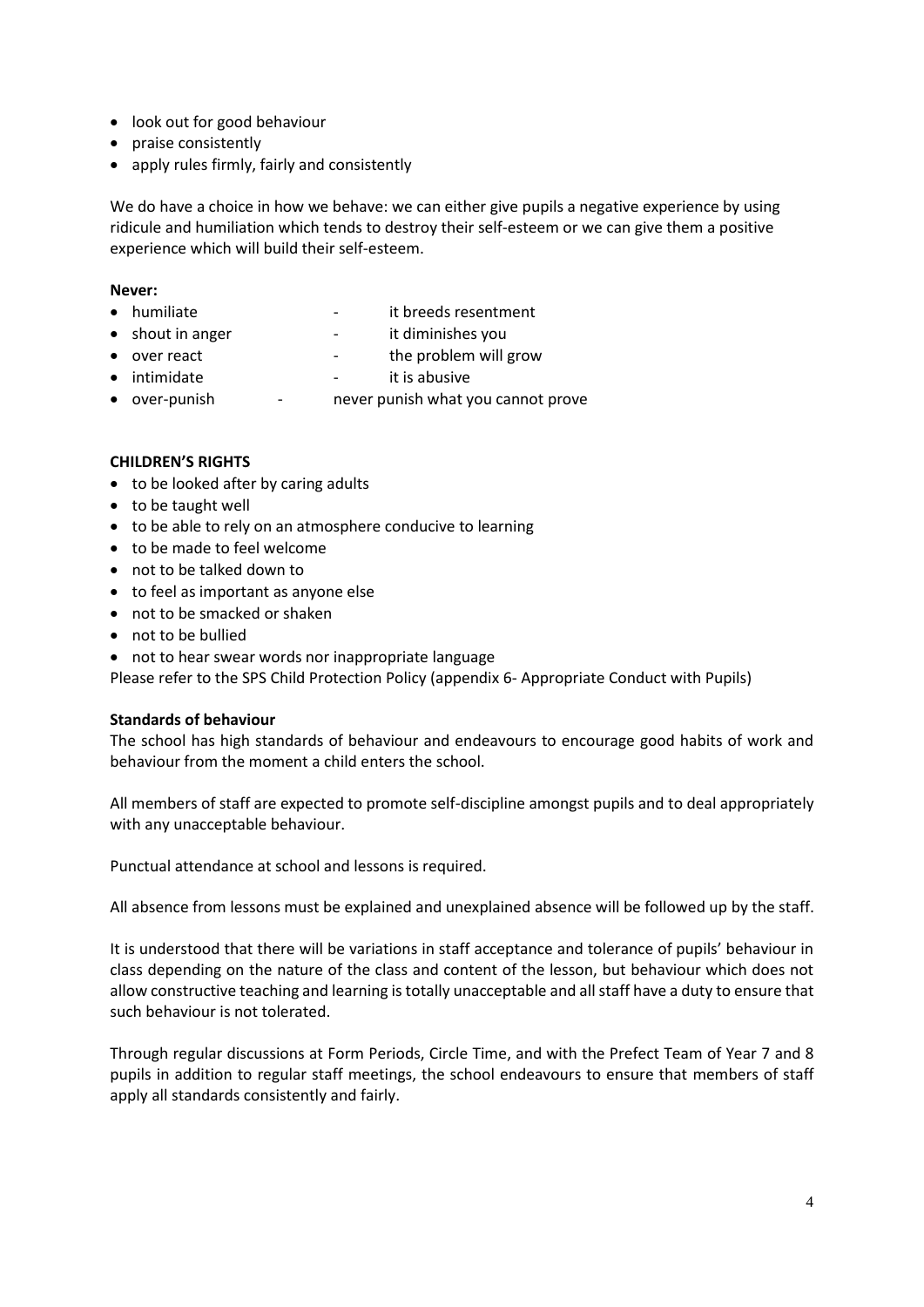## **Acknowledgements and signatures Acknowledgements**

A token system to acknowledge good behaviour, manners, endeavour and effort, as well as positive contributions to all facets of school life, is used from Year 3 to Year 8.

This reflects our growth mindset approach.

Tokens will be put in tubes (one for each House) in the foyer of the Hall. At the end of each term, the total number of tokens will replace the current end of term stars totals in assembly.

3\* work will be worth one token, as will general acts of kindness, endeavour, 'Way of Life' type behaviour etc.

Only 3\* pieces of work will be counted towards end of term totals (along with other token-rewarded behaviour similar to the golden slips we have now). This means that if a child does a 1 or 2 star piece of work, this is not counted in the end of year totals, but can still be useful to teachers to help grade work.

Whenever a member of staff gives out a token, this will be recorded in planners. Along with 3\* effort in written work, pupils should also be acknowledged for the values that make up our Way of Life:

- Kindness
- Thoughtfulness
- Maturity
- Resilience
- Helpfulness
- Bravery
- Reward inspiration
- Respect
- Friendship
- Care
- Politeness
- Consideration
- Positivity
- Selflessness
- Responsibility
- Trust
- Interest

Acknowledgements will be recorded in the planners (on a dedicated page).

## **How do we acknowledge pupils for obtaining a number of tokens?**

Three layered process:

## *Layer 1 – Form Teacher's Commendation*

• A *Form Teacher's Commendation* is given to a pupil when he/she has obtained **15** tokens.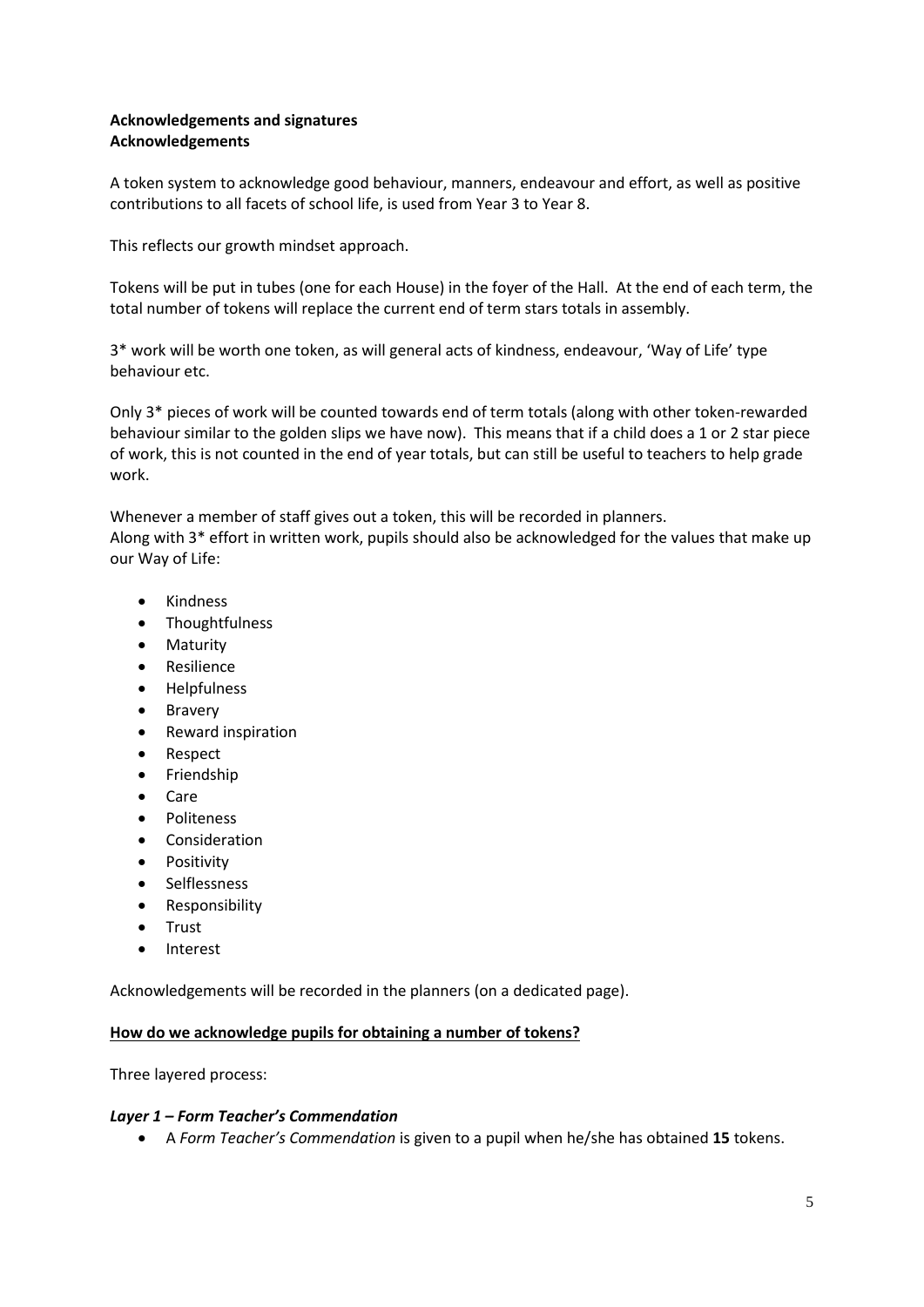When a pupil has two *Form Teacher's Commendations* (**30** tokens), they receive a *Deputy Head's Commendation.*

# *Layer 2 – Deputy Head's Commendation*

- A *Deputy Head's Commendation* is given to a pupil when he/she has obtained two *Form Teacher's Commendations* (**30** tokens).
- A *Deputy Head's Commendation* is rewarded with a small token and a personalised postcard home to pupil and parent signed by Mr. Ashcroft.
- This will be announced in assembly*.*

# *Additional Layer 2 - Heads of School Commendation*

- The children will also receive a 30-token lunch pass which will let them move to the front of the queue and also allow them juice for that meal too.
- The pass will be given out in assembly by the Heads of School.

# *Layer 3 – Head's Commendation*

- A *Head's Commendation* is given to a pupil when he/she has obtained two *Deputy Head's Commendations* (**60** tokens).
- A *Head Master's Commendation* is rewarded with a letter home from the Head, as well as an invitation to:
	- $\circ$  Yr 3 6 Top table style lunch with LH once a term.
	- o Yr 7 & 8 Tea at a coffee shop in Sevenoaks with LH once a term.
- Pupils who receive a *Head's Commendations* are celebrated in the newsletter, assembly and as a news item on the school website.

# **Signatures**

# **Uniform and Behaviour**

This system will be used to monitor standards of behaviour and adherence to the School's uniform policy.

# **Uniform:**

If a pupil does not have the correct uniform a member of staff should speak to the child to find out the reason for the violation; if there is no legitimate reason, then the teacher should inform the pupil that they will need to see their Form teacher by 9am the following day to explain the situation. The Form teacher should then decide whether or not the pupil should be issued with a "signature".

When a pupil has three signatures for uniform violation, that pupil will be required to stay in at break time, when they will write a letter explaining their behaviour. This will be kept in a file by the Form tutor and will make up the basis of a paper trail to aid with the process of constant lack of appropriate uniform / equipment to parents.

# **Behaviour:**

This will work in the same way as the uniform. However, these two strands are considered separately and are not to be considered cumulatively.

In terms of behaviour, staff will agree three tiers.

• Stage 1 Behaviour Demerit – Low level – disturbance in class, not handing in homework etc.

If a child accrues three pastoral or three academic demerits the Assistant Head of the relevant Key stage will talk to the child and their parent/carer. The child will be put onto a support book with a particular focus on the area they are having difficulties with. The demerits will be looked at as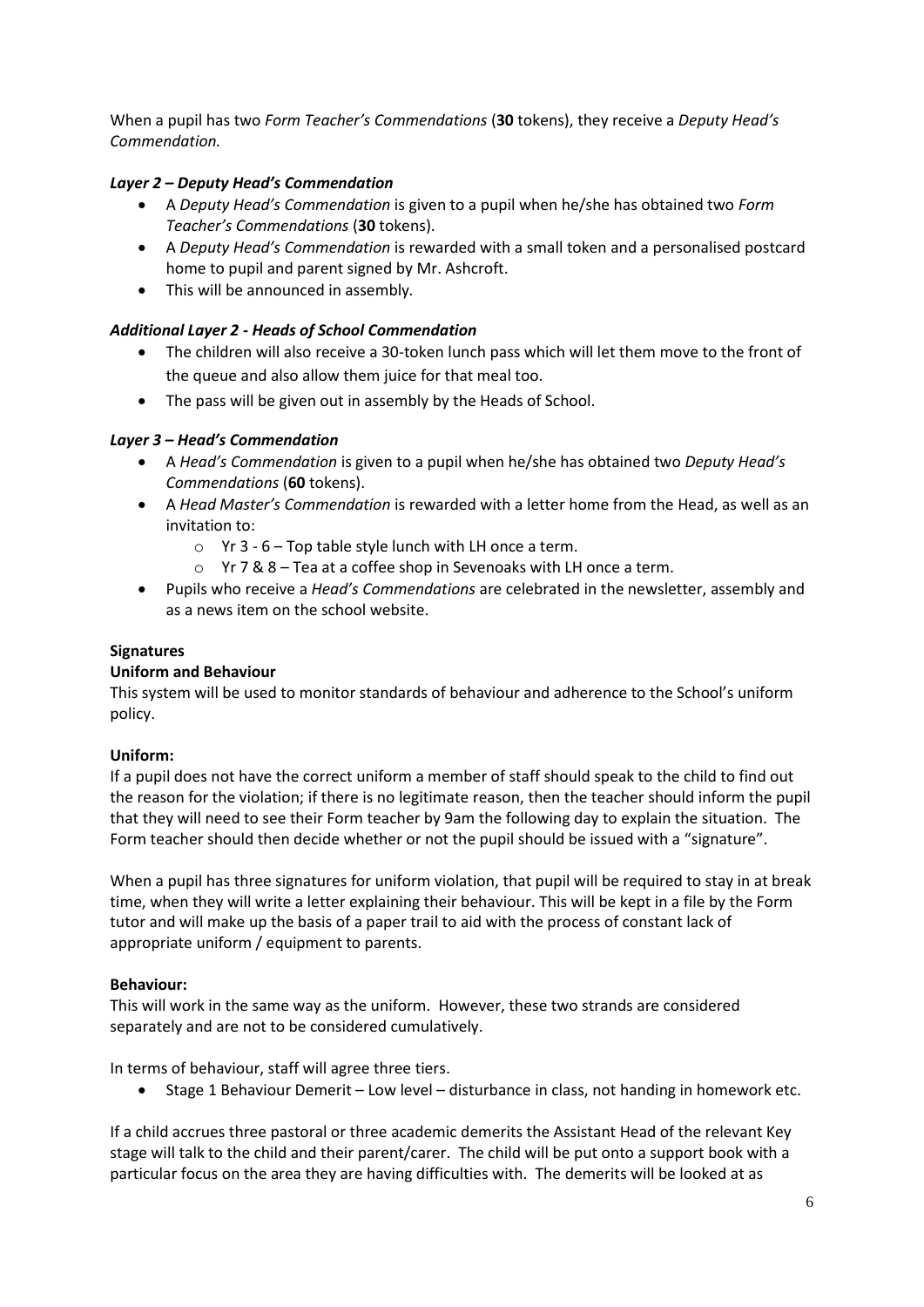academic or pastoral and the support book aimed to help the pupil in the areas where they have accrued their demerits.

• Stage 2 Behaviour – Medium level – altercation, rudeness etc.

• Stage 3 Behaviour – Serious – escalated straight to Deputy Head or Head When an infringement is noted by a member of staff, the Form Tutor should be emailed with the relevant details. The pupil then has until 9.00am the following morning to go and explain the situation to the Form Tutor.

The Form teacher should then decide whether or not the pupil should be issued with a "signature", and which level of behaviour it should be recorded as. This will then be recorded online (3sys/PASS).

If the pupil does not report to the Form Tutor (whether for Uniform or Behaviour) they will get no say in which stage of behaviour it will be recorded as, which should encourage responsibility and dialogue from pupils regarding behaviour.

At the start of each half term, pupils will start afresh, although the Deputy Head and Assistant Heads will retain the information on a database in order to look for any patterns.

## **Pre-Prep**

The Pre-Prep runs a modified version of the Acknowledgements and Signatures system.

There is weekly awarding of coloured badges / House points to pupils in Thursday Assembly to recognise good work and behaviour for the children in Kindergarten to Year 2. (There is a 'House Points Competition' that runs throughout the year. A cup is awarded, at the end of the year to the House that has earned the greatest number House Points.)

## *For further details of procedures and systems in the Pre-Prep, please see BEHAVIOUR MANAGEMENT POLICY AND PROCEDURES (PRE-PREP INCLUDING EYFS).*

## **Exclusions**

Only the Head can exclude a pupil. Recommendations for exclusion can only be made by the Head of Pre-Prep, Deputy Head, Assistant Heads or Pre-Prep Deputy.

Pupils may be excluded for one or more fixed periods, or permanently.

## **Fixed Periods**

For serious but relatively minor breaches of the school's behaviour/discipline policies, pupils can be excluded for one or more fixed-term periods not exceeding 45 school days in any one school year.

A decision to exclude a pupil permanently will only be taken as a last resort when a wide range of strategies for dealing with disciplinary offences has been employed to no avail or if an exceptional 'one-off' offence has been committed. For example:

- serious violence, actual or threatened, against a pupil or member of staff
- sexual abuse or assault
- supplying an illegal drug
- carrying an offensive weapon

## **Alternatives**

Before resorting to exclusion the school will normally try alternative solutions: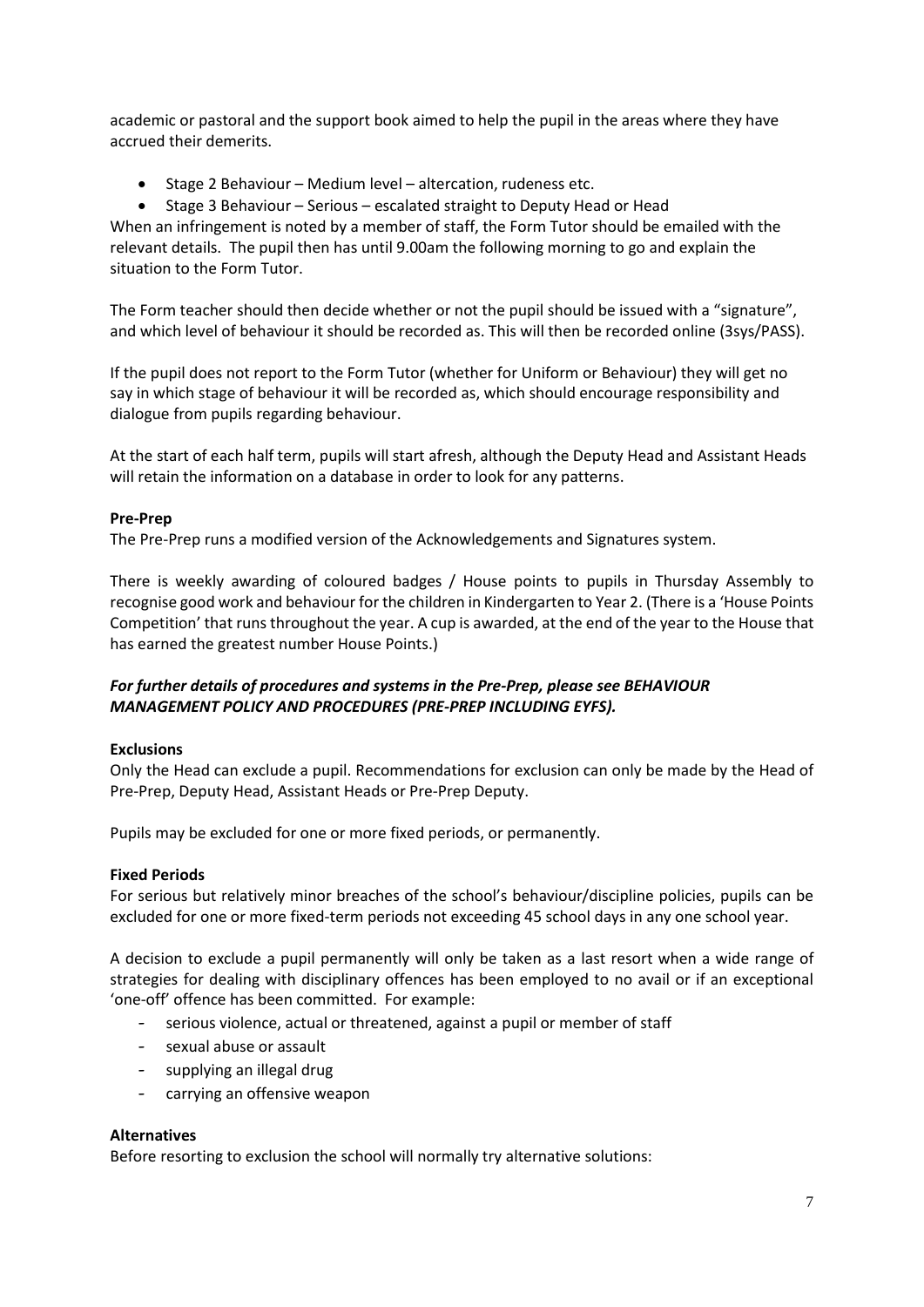For example:

- a restorative justice process whereby the harm caused to the 'victim' can be redressed
- internal exclusion (removal from class, but not the site)

## **Inappropriate Exclusion**

The school does not see exclusion as normally appropriate in the following cases:

- minor breaches of discipline
- poor academic performance
- truancy or lateness
- non-compliance with uniform regulations

## **Parental Co-operation**

Parental co-operation forms part of the contract between the school and all parents of pupils at the school. A refusal to abide by the terms of exclusion may be considered a breach of contract.

## **Appeals**

Parents are entitled to appeal to the governing body against any exclusion. A letter stating the intention to appeal should be sent to the Clerk to the Governing Body at the school (the Bursar). A hearing will be set up as quickly as possible, but within 10 days at the latest. The governors' decision is final.

## **Continuing Education**

The School will continue to provide education for a pupil who remains on roll and in the case of an exclusion of more than 15 days, the school will consider:

- how the pupil's education will continue
- how his/her problems might be addressed in the interim
- re-integration post-exclusion

## **Corporal punishment and restraint**

In accordance with the law there is no corporal punishment allowed by the school.

There may be times when adults, in the course of their school duties, have to intervene physically to restrain children and prevent them from coming to harm. Such intervention will always be the minimum necessary to resolve the situation. We follow the guidance given in the DfE Use of Reasonable Force (July 2013).

The Head will require the adult(s) involved in any such incident to report the matter to him immediately and to record it in the Incident File kept by the Designated Safeguarding Lead.

(If the School ever has some pupils with known severe behavioural difficulties, staff who are dealing with pupils with known severe behavioural difficulties may use certain authorised restraint techniques. No member of staff may attempt to restrain such pupils without having been trained in the appropriate technique. For any pupil with known behaviour problems the school will carry out a risk assessment and organise a behaviour plan, after consultation with parents.)

Please refer to the Restraint policy.

## **INVOLVEMENT OF PARENTS**

Parents will be involved in discipline cases as appropriate. Individual staff should not involve parents in discipline issues without first informing the Head, Deputy Head and / or Head of Pre-Prep.